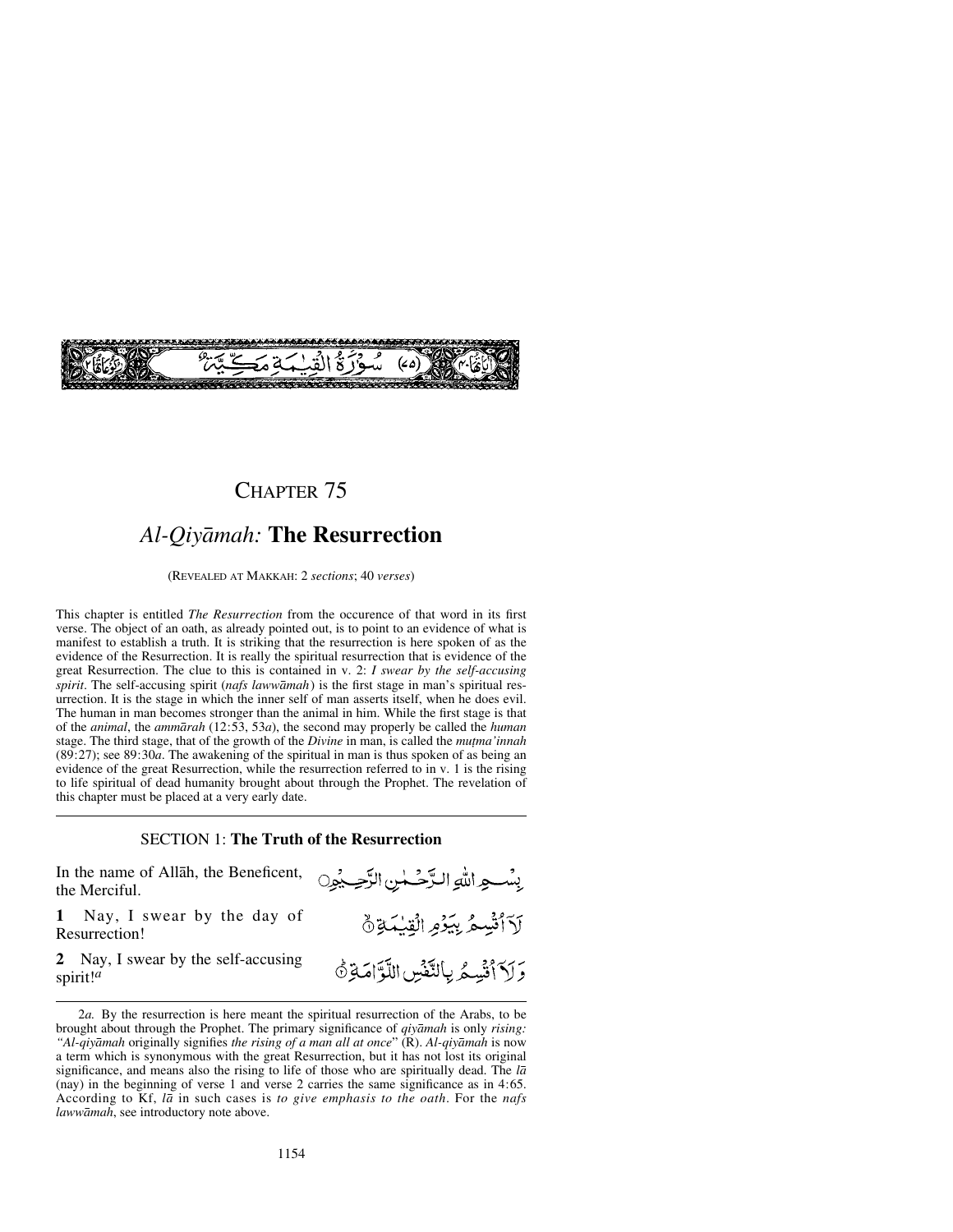**3** Does man think that We shall not gather his bones?*<sup>a</sup>*

**4** Yea, We are Powerful to make complete his whole make.*<sup>a</sup>*

**5** Nay, man desires to go on doing evil in front of him.

**6** He asks: When is the day of Resurrection?

**7** So when the sight is confused,*<sup>a</sup>*

**8** And the moon becomes dark,*<sup>a</sup>*

**9** And the sun and the moon are brought together *<sup>a</sup>* —

**10** Man will say on that day: Whither to flee?

**11** No! There is no refuge!

**12** With thy Lord on that day is the place of rest.

آكشتك الإنسانُ آلَنْ شَجْمَعَ عِظَامَة بَلْى تَحْدِيرِيْنَ عَلَى آنَ شَّيِّرِيَ بَنَانَةَ @ بَلْ يُرِيْدُ الْإِنْسَانُ لِيَفْجُرِ أَمَامَةُ ﴾ بَعْدَ إِيَّانَ بَوْمُ الْقِيْمَةِ ﴾ فَإِذَا بَرِقَ الْبَصَرُ وَخَسَفَ الْفَعَدُ% وَجُمِعَ الشَّمْسُ وَالْقَمَرُ ﴾ بَعْدُلُ الْإِنْسَانُ بَوْمَيِنِ آَبَنَ الْمَغَرُّجُ كَ لَا أَسْ دَيْرَةً إِلَى مَرِيّكَ يَوْمَيِنِ الْمُسْتَقَرِّ،

3*a.* The *gathering of the bones* stands for a new life. Man wonders as to how he will be raised to life when his flesh is eaten and he has become bones. The answer to this question is given in the next verse.

4*a.* The word *banån* primarily means only *the fingers*, or *the ends of the fingers*, but is also applicable to all members of the body (LL), and therefore might also be translated as *the whole make of his body*. But even if the primary significance, *fingers*, be adopted, the meaning will still be the same, because the superiority of man lies in his hand, and especially in the make of his fingers, without which his advancement would have been impossible. God, Who made a complete man out of nothing, we are here told, has also the power to give life to bones or to raise him a second time.

7*a. Bariqa* means *he became confounded and unable to see his right course* (LL). Some great calamity is implied which would confound the opponents. Some commentators take these to be the signs of the approach of the death of a person (Rz).

8*a.* The darkening of the moon may imply either a lunar eclipse, for which see the next note, or it may mean the total darkening of the moon, which may imply the total disruption of the present system.

9*a.* The *bringing together of the sun and the moon* implies *the disappearance of the light of both*. It may be a partial disappearance, as in the case of an eclipse, and in that case the reference may be to what is stated in a report relating to the appearance of the Mahdß, in whose time the sun and the moon will both be eclipsed in the month of Ramadān (Baihaqī). The name of the Messiah and Mahdī being associated with the final triumph of Islåm in the world, we are thus told that Islåm will not only triumph in Arabia but in the whole of the world at a later period in its history. If the total disappearance of the light of both the sun and the moon is meant, the reference would be to the final disruption of the solar system, and the manifestation of the Greater Resurrection.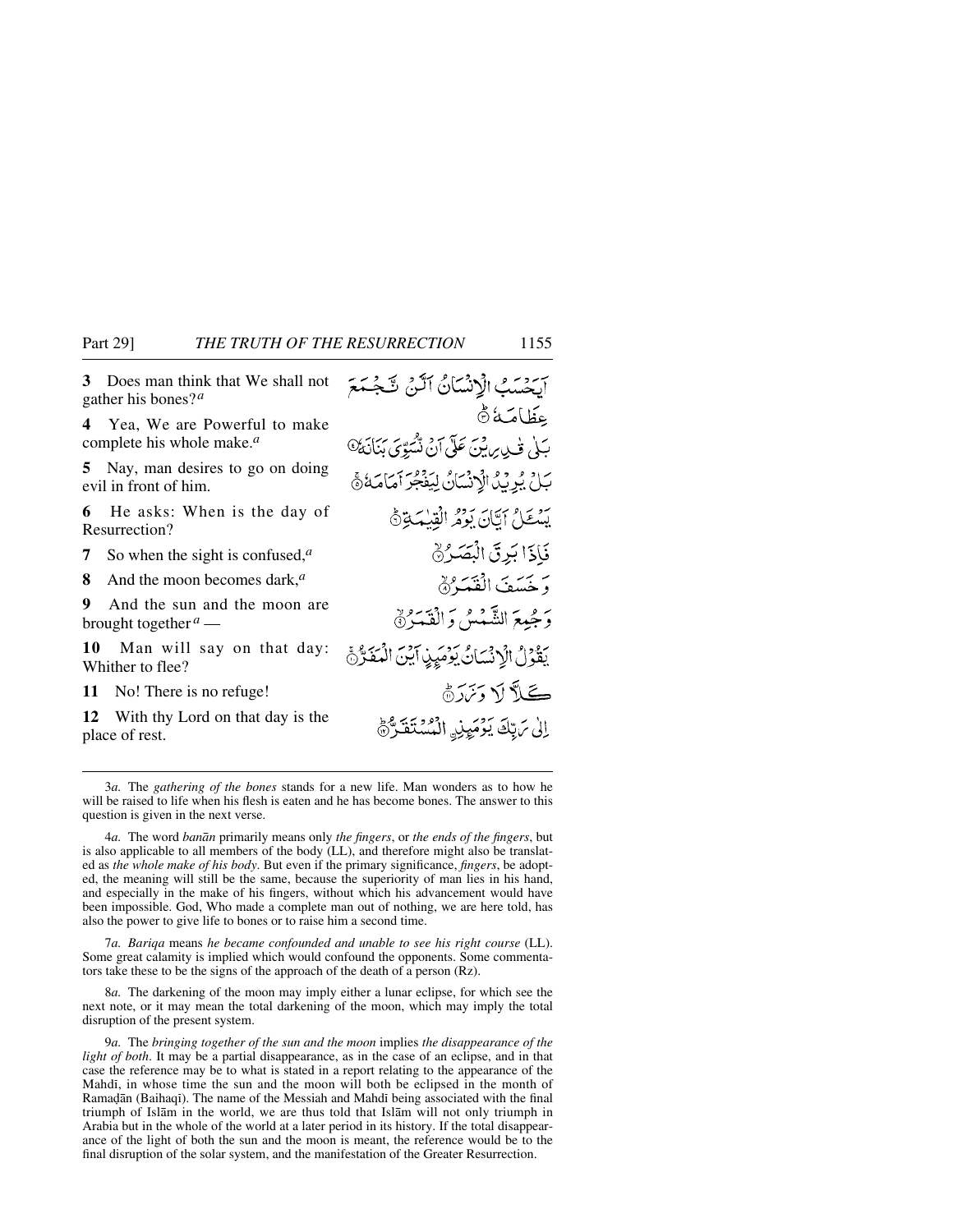**13** Man will that day be informed of what he sent before and what he put off.*<sup>a</sup>*

**14** Nay, man is evidence against himself,

**15** Though he put up excuses.

**16** Move not thy tongue therewith to make haste with it.*<sup>a</sup>*

**17** Surely on Us rests the collecting of it and the reciting of it.*<sup>a</sup>*

**18** So when We recite it, follow its recitation.

**19** Again on Us rests the explaining of it.

**20** Nay, but you love the present life,

يْكَبِّؤْا الْإِنْسَانُ يَوْمَيِنِ بِمَا قَلَّمَ د سڪ ره بَلِ الْإِنْسَانُ عَلَى نَفْسِهٖ بَصِيْرَةٌ ﴾ وَّكَوْ ٱلْقَىٰ مَعَاذِيْرَةُ ﴾ لَا تُحَرِّكُ بِهِ لِسَانَكَ لِتَعْجَلَ بِهِ هُ إِنَّ عَلَيْنَا جَمْعَهُ وَقَوْاٰنَهُ ﴾ فَإِذَا قَرَأَنْهُ فَاتَّبِعُ قُرْانَهُ ﴾ ثُمَّ إِنَّ عَلَيْنَا بَيَانَةُ ﴾ كَلَّ بَلْ تُحِبُّرْنَ الْعَاجِلَةَ ﴾

13*a. What he sent before* implies the evil deeds which he did but ought not to have done; *what he put off* being the good deeds which he failed to do but which he ought to have done.

16*a.* The preceding verses speak of the distress which must befall those who do not forsake the wrong course. The Prophet naturally desired to make it clear to them, and therefore, he was anxious that the warning should be given immediately in plainer words. So, he is told not to make haste with it. Hence the statement made in the verses that follow, viz., that the recitation and collection of the whole of the Qur'ån, together with its effective explanation to the opponents, were matters which Allåh had decided to bring about, and the Prophet should have no anxiety on that account. Compare 20:113, 114: "And thus have We sent it down an Arabic Qur'ån, and have distinctly set forth therein of threats that they may guard against evil, or that it may be a reminder for them ... And make not haste with the Qur'ån before its revelation is made complete to thee, and say: My Lord, increase me in knowledge".

17*a.* There can be no clearer evidence that the collection of the verses into chapters and of the chapters into one whole is here claimed by the Qur'ån to be a matter which, like its revelation, was to be entirely carried out under Divine guidance by the Holy Prophet himself. The Holy Book was thus from the first intended to be arranged and collected into one whole. It is curious to observe that Rodwell, who has paid little regard to the proper and orderly arrangement of the Qur'ån, is constrained to remark in a footnote to this verse: "In either case we are led to the conclusion that from the first Muhammad had formed the plan of promulgating a written book". But the words of the Qur'ån clearly indicate much more; the collection of the Qur'ån was to be accomplished under Divine guidance, and collection includes the arrangement of the parts. In fact, it could not be called a *book* unless its various portions were arranged into one whole. On the other hand, if the order of revelation were to be followed in the arrangement of its parts, its collection would not have been spoken of as something distinct from its *revelation*, which is implied in the word *recitation*.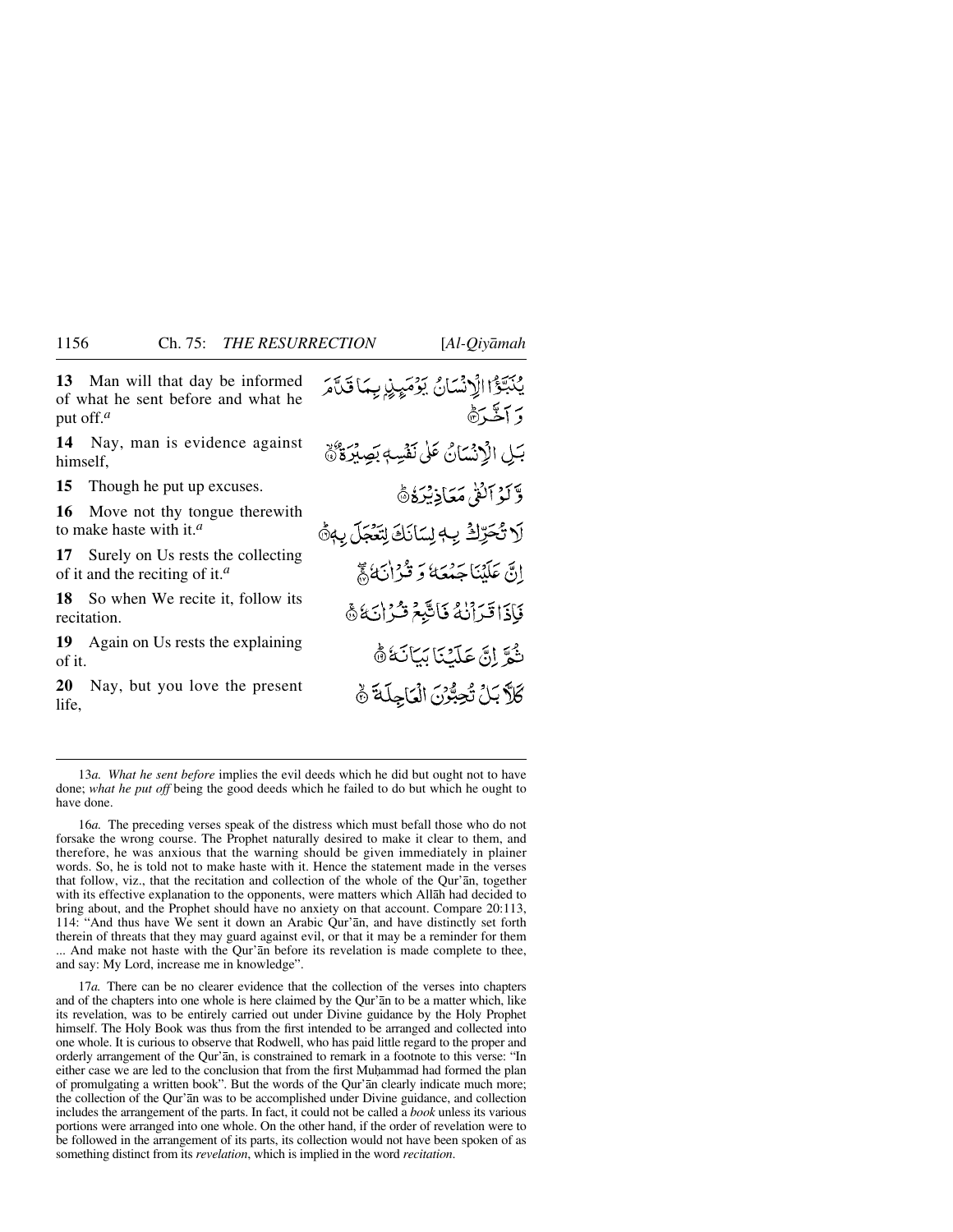**21** And neglect the Hereafter.

**22** (Some) faces that day will be bright,

**23** Looking to their Lord.*<sup>a</sup>*

**24** And (other) faces that day will be gloomy,

**25** Knowing that a great disaster will be made to befall them.*<sup>a</sup>*

**26** Nay, when it comes up to the throat,

**27** And it is said: Who will ascend (with it)? $a$ 

**28** And he is sure that it is the parting,

**29** And affliction is combined with affliction*<sup>a</sup>* —

**30** To thy Lord on that day is the driving.

#### SECTION 2: **The Dead Rise**

**31** So he accepted not the truth, nor prayed,*<sup>a</sup>*

**32** But denied and turned back,

25*a.* Note that this great disaster also befell them in this life, and thus it demonstrated the truth of the Hereafter.

27*a. Man råq-in* means *who will ascend* with it? Will the angels of mercy ascend with it or the angels of punishment? (T, R). But *råq* also means a *charmer*; also a *physician* (IJ); the significance being, *Where is the charmer or the physician that could avert the doom*?

29*a.* For *såq*, meaning *affliction*, see 27:44*a*

31*a.* The description applies to every opponent.

وَ تَبِذَارُوْنَ الْأَخِيرَ قَالَةً وُجُوةٌ يَّوْمَيِنِ تَّاضِرَةٌ @ إِلَىٰ رَبِّهَا نَاظِرَةٌ ﴾ رووو، توميرز بايبترة كا تَظُنُّ آنَ يُّفَعَلَ بِهَا نَاقِرَةٌ ﴾ كَلاَ إِذَا بَلَغَتِ التَّزَاقِيَّةَ دَ قِيْلَ مَنْ يَتَقَمَّمَاتِي ﴾ وَّظَنَّ آنَّهُ الْفِرَانُ ٥ وَالنَّعَّتِ السَّائُ بِالسَّاتِيُّ إِلَىٰ مَ يِّكَ يَوْمَيِنِ الْمَسَانُ ﴾

فَلَاصَدَّقَ وَلَاصَلَّى

دَ لَٰکِنۡ ڪَٽَٻَ دَ تَوَلَّيۡ ﴾

<sup>23</sup>*a.* As *that day* represents both the day of the breathing of the life spiritual here and the day of the Resurrection, the words *looking to their Lord* have also a double significance, indicating looking to the Lord for their reward in the former case, and, the highest bliss of all, the sight of the Lord in the Hereafter. It should be noted that the sight of the Lord does not imply that the Lord will have a body; it is not with the material eye that the Lord will be seen, but by the spiritual eye, which the righteous will possess on the day of Resurrection.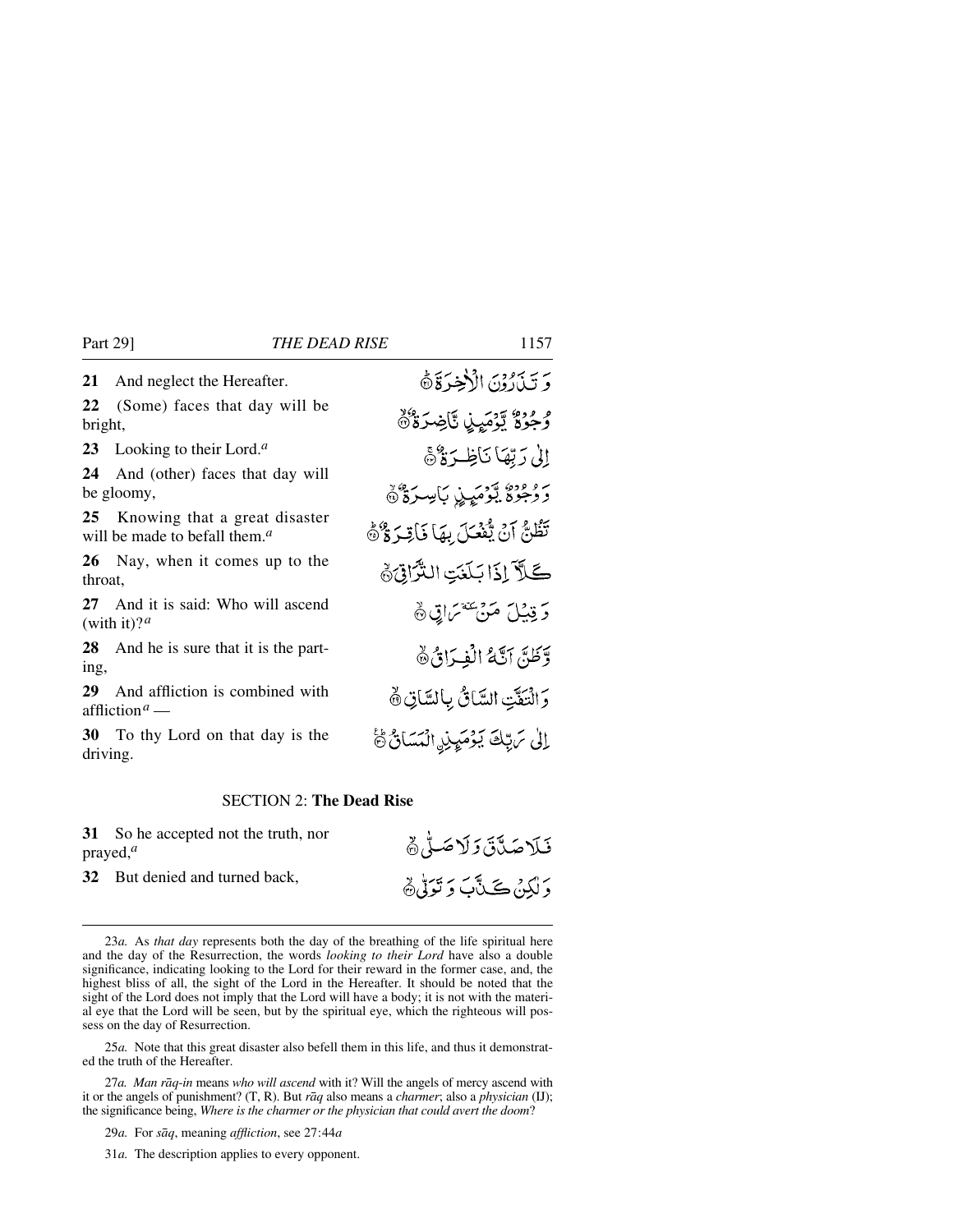**33** Then he went to his people in haughtiness.

**34** Nearer to thee and nearer,

**35** Again, nearer to thee and nearer  $(i$ s woe).<sup>*a*</sup>

**36** Does man think that he will be left aimless?*<sup>a</sup>*

**37** Was he not a small life-germ in sperm emitted?

**38** Then he was a clot; so He created (him), then made (him) perfect.

**39** Then He made of him two kinds, the male and the female.

**40** Is not He Powerful to give life to the dead?*<sup>a</sup>*

| ثُمَّرَّ ذَهَبَ إِلَّى آَهُــٰلِهٖ يَتَـَمَـُّلِّي ۞ |              |
|------------------------------------------------------|--------------|
| أَوْلَى لَكَ فَأَوْلَىٰ۞                             |              |
| ثُمَّرَ أَوْلَىٰ لَكَ فَأَوْلَىٰ ﴾                   |              |
| أَيَحْسَبُ الْإِنْسَانُ أَنْ يَّتْزَكَ سُلَيْ        |              |
| ٱلْمُرِيَكَ نُطْفَةً مِّنَّ مَّنِيٍّ يَتَّنُهُنَّ هُ |              |
| نْمُرَّ كَانَ عَلَقَةً فَخَلَقَ فَسَوْيٍ ﴾           |              |
| فَجَعَلَ مِنْهُ الزَّوْجَيْنِ الذَّكَرَ              |              |
| <b>وَالْأَنْتُنَىٰ ﴾</b>                             |              |
| آلَيْسَ ذٰلِكَ بِقْدِرِ عَلَّى آنَ يُّجِّحَ          |              |
|                                                      | الْمَوْنَيَّ |

36*a.* The verse draws attention to the seriousness of life and to man's responsibility for his actions — a doctrine denied as much today as it was by the Arabs.

40*a.* The giving of "life to the dead" not only signifies raising after death, but also spiritually raising a dead people to life.

<sup>35</sup>*a.* The haughty opponent is warned that destruction is very near. Or, the meaning is, *Woe to thee*! The repetition shows that the opponents were threatened with a double punishment, viz., in this life and in the Hereafter (Rz). In fact, the double punishment is spoken of throughout the chapter.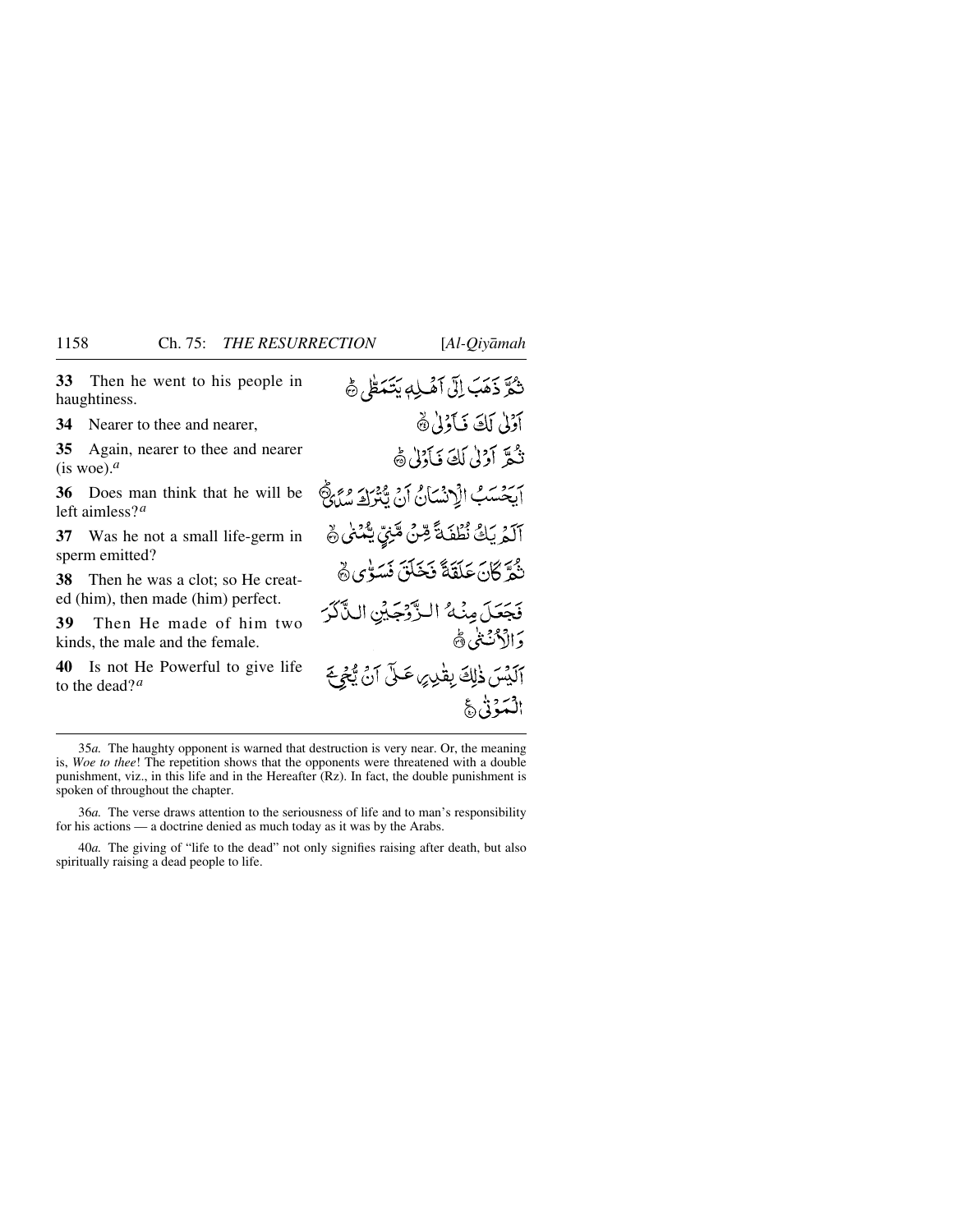

### CHAPTER 76

# *Al-Insån:* **The Man**

(REVEALED AT MAKKAH: 2 *sections*; 31 *verses*)

The last chapter having shown the truth of the Resurrection, this deals with man's attainment to perfection, which is the true object of his life, and is called *The Man*, the word itself occurring in the opening verse of the chapter. The first section shows how man is created out of nothing, and then the way to perfection is pointed out to him. It is then shown that in the attainment of perfection there are two stages, the first stage being the perfect suppression of all evil tendencies or the stage of attaining to sinlessness, but the goal lies far beyond. It is the way uphill, as it is termed elsewhere and briefly hinted at here. The pilgrim must be prepared to accomplish the most difficult tasks and to perform astonishing deeds of sacrifice in the way of Allåh. The second section shows that, if those addressed by the Holy Prophet do not accept his message, Allåh will cause another people to take their place, for the Qur'ån, being the perfect revelation of the Almighty, must accomplish the object which it has set before itself, and that object is none other than to enable man to attain to perfection. Its revelation belongs to a very early Makkan period.

#### SECTION 1: **Attainment of Perfection**

In the name of Allåh, the Beneficent, the Merciful.

**1** Surely there came over man a time when he was nothing that could be mentioned.

**2** Surely We have created man from sperm mixed (with ovum), to try him, so We have made him hearing, seeing.

**3** We have truly shown him the way; he may be thankful or unthankful.*<sup>a</sup>*

بِسَّعِ اللهِ الرَّحْمٰنِ الرَّحِيْمِ هَــلُ آنَٰى عَلَى الْإِنْسَانِ حِيْنٌ قِّتَ اللَّاهُولَمُ يَكُنُّ شَيُّاً مَّنْ كُوْتَرَان إِيَّا خَلَقْنَا الْأَنْسَانَ مِنْ تَطْفَةِ آمۡشَاجِ ۗ تَّبۡتَٰلِيۡۡےٖ نَجَعَلۡنَٰهُ سَمِيۡ بَصِبِيْرًا۞ إِنَّ هَــدَيْنُهُ السَّنِيْلَ إِمَّا شَالِدًا يَّ اِمَّا كَفُوْسَ<sup>1</sup>®

<sup>3</sup>*a.* The right way is shown clearly; it is for man himself to walk in it and thus be thankful, or away from it and thus be unthankful. Or the meaning may be *he may accept or reject*.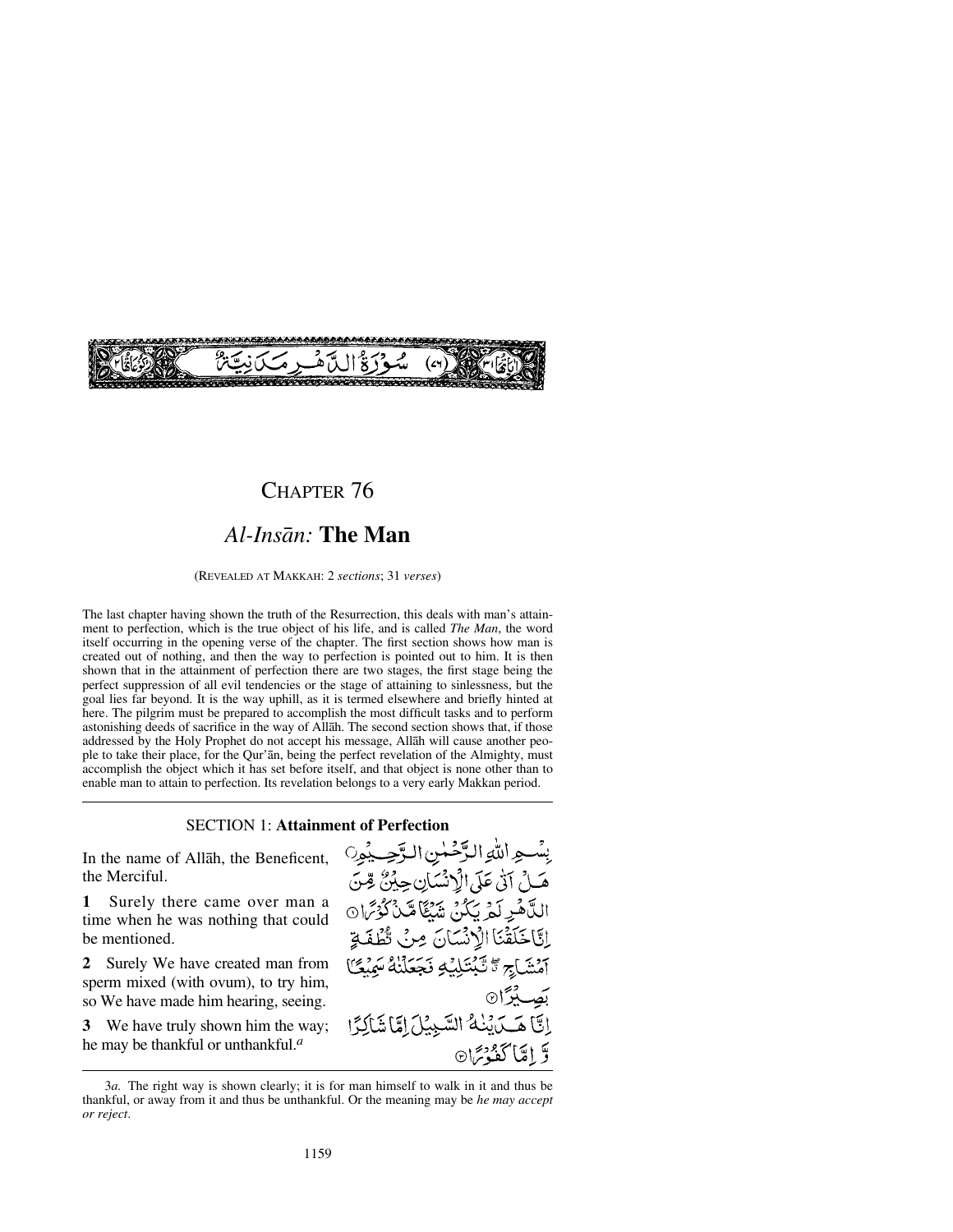اِنَّمَا نُطْعِمُكُمُ لِرَجُهِ اللَّهِ لَا نُرِيْكُ مِنْكُمْ جَزَاءً وَّلَا شُڪُّ مِّا۞

**4** Surely We have prepared for the إِنَّآ آَعُتَنْ نَا لِلْكُفِرِيْنَ سَلْسِلاً disbelievers chains and shackles and دَأَغَلْلَا دَّ سَعِيدُدَا@ a burning Fire.*<sup>a</sup>* **5** The righteous truly drink of a cup انَّ الْأَبْدَاسَ يَشْرَ بُوْنَ مِنْ كَأَمِيں tempered with camphor  $a$  — ڳانَ مِزَاجُهَا ڪَافُوْتَرَاهُ **6** A fountain from which the servants of Allåh drink,*<sup>a</sup>* making it flow عَلِّنَا تِشْرَبُ بِهَاعِيَادُاللهِ يُفَجِّرُونَهَا in abundance. تَفْجِئْرَا **7** They fulfil vows and fear a day, the evil of which is widespread. ودودسَ بِبِالِدَّيْنِ وَيَخَافُونَ يَوْمَحَا **8** And they give food, out of love كَانَ شَرٌّ لَا مُسْلَطْلُرًا۞ for Him, to the poor and the orphan and the captive. حَ يُطْعِمُونَ الطَّعَامَ عَلَى حُبَّهٖ مِسْكِنَّا **9** We feed you, for Allåh's pleasure only — We desire from you neither وَّيَتِيْبُنَادَ أَسِيْرًا۞ reward nor thanks.*<sup>a</sup>*

4*a.* See 69:32*a*.

5*a.* The original for *camphor* is *kåf ∂r*, which is derived from *kafr* meaning *to cover* or *to supress*. Medically camphor is a cool and refreshing aromatic, but here it is used in reference to its original significance. The cup of which the righteous drink is the cup of the love of Allåh, and its mixture with *kåf ∂r* is to indicate that by this cup all low desires and sexual passions which lead man away from the path of righteousness are suppressed, in the same manner as poisonous matter is suppressed by camphor. Man needs an intoxication and for it he generally resorts to alcoholic drinks, which bring in their train evil and slavery to sexual passions. The Prophet intoxicated his followers with the love of Allåh, and as a result of this, their evil tendencies were altogether suppressed. Vv. 7 and 8 show clearly that it is of the change brought about in this very life that the Holy Qur'ån is speaking here. In the spiritual advancement of man this is the first stage, because it is not until the evil tendencies of man are completely suppressed that he is able to advance to the higher stages of spiritual perfection.

6*a.* The *fountain from which the servants of Allåh drink* is the fountain of the love of God referred to in the previous verse. It is not a cup which may be exhausted with one draught; it is a fountain. The faithful are here spoken of as the servants of Allåh — *'ibåd Allåh* — because an *'abd* is really one who is entirely lost in the love of God. But here we are further told that they not only drink of it themselves but they make it to flow forth in such abundance that others also may partake of it.

9*a.* The fulfilment of vows spoken of in v. 7 is in relation to the service of God, or the act of bringing themselves closer and closer to God, while the feeding of the poor spoken of here is in relation to the service of humanity. Thus they combine the service of God with the service of humanity. The words *for Allåh's pleasure* (Ar., *wajh*) clearly show that it is of the love of God that these verses speak. Man worships Allåh for the love of Allåh, but the Holy Qur'ån requires him to serve humanity also for the love of Allåh.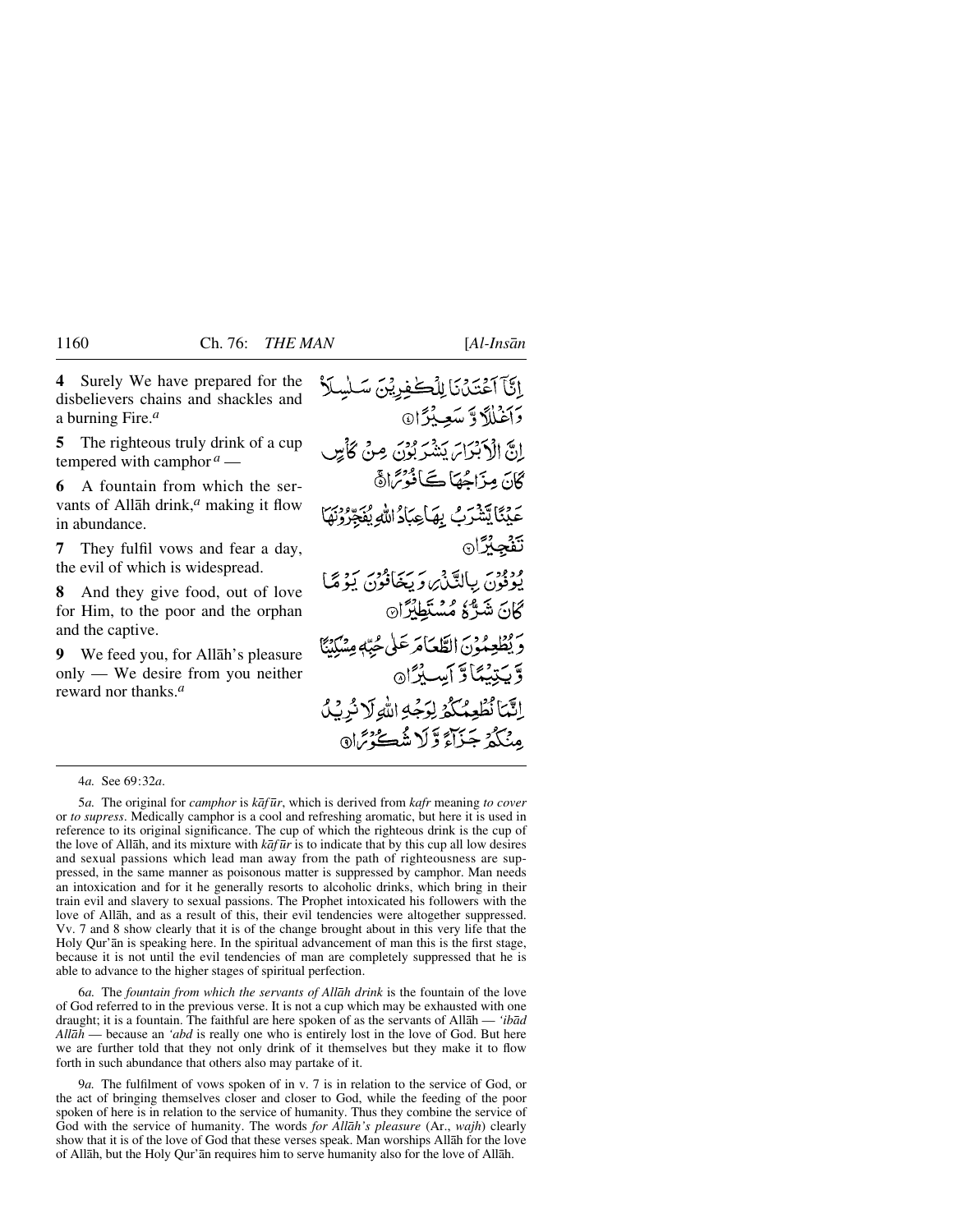**10** Surely we fear from our Lord a stern, distressful day.

**11** So Allåh will ward off from them the evil of that day, and cause them to meet with splendour and happiness;

**12** And reward them, for their steadfastness, with a Garden and with silk,

**13** Reclining therein on raised couches; they will see therein neither (excessive heat of) sun nor intense cold.

**14** And close down upon them are its shadows, and its fruits are made near (to them), easy to reach.

**15** And round about them are made to go vessels of silver and goblets of glass,

**16** Crystal-clear, made of silver they have measured them according to a measure.*<sup>a</sup>*

**17** And they are made to drink therein a cup tempered with ginger *<sup>a</sup>*—

**18** (Of) a fountain therein called Salsabil.<sup>*a*</sup>

**19** And round about them will go youths, never altering in age; when

إِنَّانَخَانُ مِنْ رَّبِّنَا يَوْمًا عَبُوْسً قَنْطُرِيْرًا۞ فَوَقْهُمُ اللَّهُ شَدَّ ذٰلِكَ الْيَوْمِ وَ كَقْدِمُهُمْ نَضْرَةً وَّ مَسْرُدْتِمَانَّ بِهُمْ بِبَاصَبِرُوْاجَنَّةً وَّجَرِيْرًا مُتَّكِيدُينَ فِيْهَا عَلَى الْأَسْرَابِ يَبْرُونَ فِيهَا شَنْسَنَا وَلَا زَمْهَرِيْرَاهَ وَ دَانِيَةً عَلَيْهِمْ ظِلْلُهُ) وَ ذُلِّكَتْ تُطُّوْثُهَا تَنْ لِيُلَّانَ رَّيْطَانُ عَلَيْهِمْ بِأَنِيَةٍ مِّنْ نِضَّةٍ وَّ أَكْوَابِ كَأَنَتْ قُوَّآَيِ يُدَأْهُ ٢٦ آرِيُرًا مِنْ فِضَّةٍ قَدَّرُوهَا تَقْنِيُّدُّ (٢٥ تَرَبَّقِيقَوْنَ فِيهَا كَأْسًا كَانَ مِزَاحُصًا *ڿ*ۯڿؠڷڰ۩ عَيْنَا فِيْهَا تَسَتَّى سَلَّا وَيَطْوُفُ عَلَيْهِمْ وِلْيَانٌ مُّخَلَّدُوْنَ ۚ

16*a.* That is, everyone will receive them according to the measure of his deeds.

17*a.* The Arabic word for ginger is *zanjabßl*. It is said to have *a property that is heating or warming, strengthening to the venereal faculty, clearing to the phlegm, sharpening to the intellect and exhilarating* (LL). The first cup of the love of God is spoken of in v. 5, as being tempered with camphor and bringing about suppression of evil, and this second cup is now spoken of as strengthening and exhilarating, i.e., enabling man to perform great and noble deeds. The love of God thus not only suppresses the evil inclinations of man, but also enables him to attain a still higher stage of spiritual advancement, giving him the strength to perform wonderful deeds of self-sacrifice.

18*a. Salsabil* means *easy, sweet, rapid-flowing* (R). According to some it is made up of *sal*, meaning *ask thou*, and *sabßl, way*, as if it meant, *Ask thy Lord a way to it*. It is now applied to *an artificial fountain throwing up water* (LL).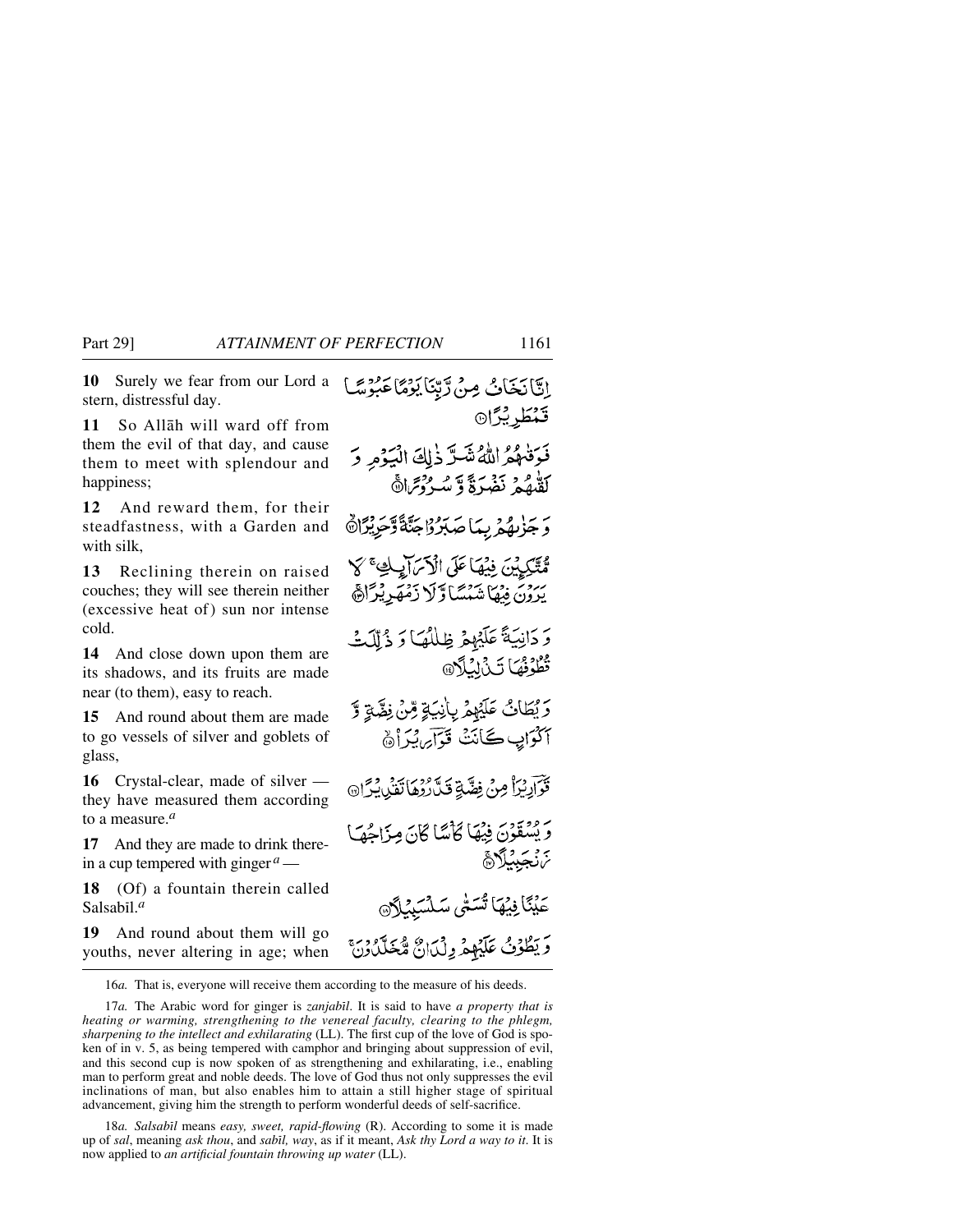thou seest them thou wilt think them to be scattered pearls.*<sup>a</sup>*

**20** And when thou lookest thither, thou seest blessings and a great kingdom.*<sup>a</sup>*

**21** On them are garments of fine green silk and thick brocade, and they are adorned with bracelets of silver, and their Lord makes them to drink a pure drink.*<sup>a</sup>*

**22** Surely this is a reward for you, and your striving is recompensed.

إِذَا رَآيَتَهُمْ حَسِبْتَهُمْ لَؤُلُؤُا مِّنْتُوْسَ ۞

وَلِذَارَآيَتَ ثَمَرٌ بِمَايَتَ نَعِيدُهَا وَّ مُلۡگَا کَبِیۡرَا۞ طْلِيَهِمْ ثِيَابُ سُنْدُيِنِ خَضْرٌ وَّ اِسْتَبْرَنَّ نُوَّ حُلُّوُّا آسَادِيَ مِنْ فِضَّيٍّ ۚ وَ سَعْبِهِمْ رَبُّهُمْ نَهَرَانًا طَهْدَدَا۞ اِنَّ هٰذَا كَانَ لَكُمْ جَزَاءً وَّڪَانَ سوميكو متشكوتراه

#### SECTION 2: **Another Generation will be Raised up**

**23** Surely We have revealed the Qur'ån to thee, in portions.

**24** So wait patiently for the judgment of thy Lord,*<sup>a</sup>* and obey not a sinner or an ungrateful one among them.

**25** And glorify the name of thy Lord morning and evening.

**26** And during part of the night adore Him, and glorify Him throughout a long night.

إِنَّا نَحْنُ نَزَّلْنَا عَلَيْكَ الْقُرْأَنَ ؾۮ۬ڹڷ؆ۿ فَاضْبِيْرْ لِمُكَّلِّهِ مَ بِّكَ وَ لَا نُطِعُ مِنْهُمْ إِنِّمَّا أَوْ كَجُدْسَ إِنَّ وَاذْكُرِ اسْتَرَ مَ تِبَكَ بُكْرَةً وَآصِيلًا وَمِنَ الَّذِلِ فَاسْجُلْ لَهُ وَسَبِّحُهُ لَيُلًا طَوِيُلًا®

19*a.* Because these are heavenly blessings, and decay cannot overtake them; see 56:17*a*.

20*a.* The word *thamma* — it is different from *thumma* — meaning *there* or *thither* is used here in reference to the spiritual kingdom which is granted to the faithful. They are granted blessings and a great kingdom in this life as well, to which man shuts his eyes on account of his ignorance. Note, however, that the faithful followers of the Prophet were granted material blessings and a great temporal kingdom as well, a kingdom which they inherited from the Prophet himself and which subsists to this day, and is indeed widening daily.

21*a.* As they led pure lives here, they were made to drink a pure drink in this very life. They will have a pure drink in the Hereafter, too, the heavenly life being the purest that can be imagined.

24*a.* This shows that the blessings mentioned in the previous section will also find a manifestation in this life; the Divine judgment will bring about the fall of one party and the rise of another.